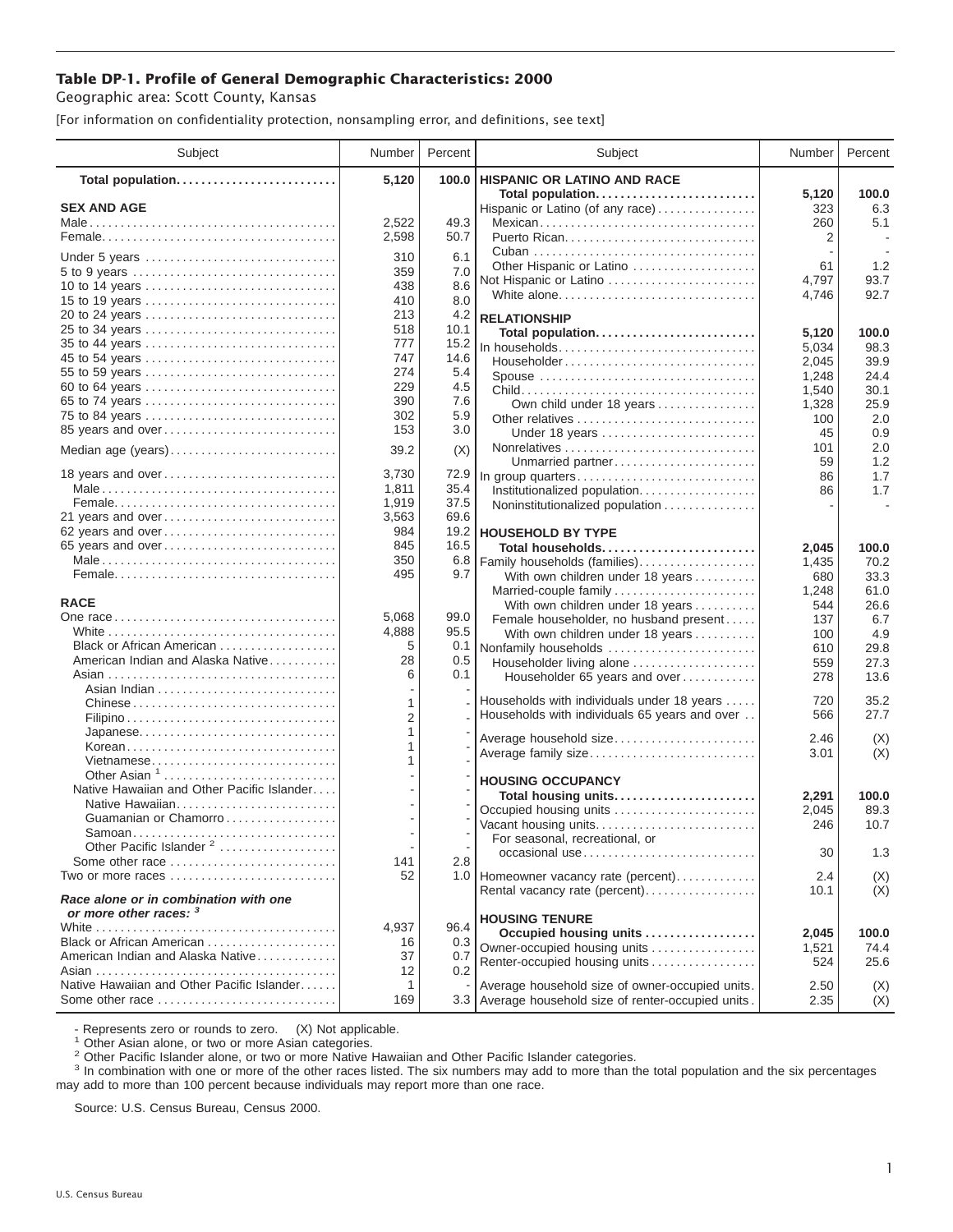## **Table DP-2. Profile of Selected Social Characteristics: 2000**

Geographic area: Scott County, Kansas

[Data based on a sample. For information on confidentiality protection, sampling error, nonsampling error, and definitions, see text]

| Subject                                                   | Number         | Percent      | Subject                                         | Number       | Percent     |
|-----------------------------------------------------------|----------------|--------------|-------------------------------------------------|--------------|-------------|
| <b>SCHOOL ENROLLMENT</b>                                  |                |              | <b>NATIVITY AND PLACE OF BIRTH</b>              |              |             |
| Population 3 years and over                               |                |              | Total population                                | 5,120        | 100.0       |
| enrolled in school                                        | 1,229          | 100.0        |                                                 | 4,987        | 97.4        |
| Nursery school, preschool                                 | 66             | 5.4          | Born in United States                           | 4,967        | 97.0        |
| Kindergarten                                              | 48             | 3.9          | State of residence                              | 3.633        | 71.0        |
| Elementary school (grades 1-8)                            | 638            | 51.9         | Different state                                 | 1,334        | 26.1        |
| High school (grades 9-12)<br>College or graduate school   | 347<br>130     | 28.2         | Born outside United States<br>10.6 Foreign born | 20<br>133    | 0.4<br>2.6  |
|                                                           |                |              | Entered 1990 to March 2000                      | 55           | 1.1         |
| <b>EDUCATIONAL ATTAINMENT</b>                             |                |              | Naturalized citizen                             | 40           | 0.8         |
| Population 25 years and over                              | 3,376          | 100.0        |                                                 | 93           | 1.8         |
| Less than 9th grade                                       | 237            | 7.0          |                                                 |              |             |
| 9th to 12th grade, no diploma                             | 285            | 8.4          | <b>REGION OF BIRTH OF FOREIGN BORN</b>          |              |             |
| High school graduate (includes equivalency)               | 974            | 28.9         | Total (excluding born at sea)                   | 133          | 100.0       |
| Some college, no degree                                   | 867            | 25.7         |                                                 |              |             |
| Associate degree                                          | 236            | 7.0          |                                                 |              |             |
| Bachelor's degree                                         | 495            | 14.7         |                                                 |              |             |
| Graduate or professional degree                           | 282            | 8.4          |                                                 | 126          | 94.7        |
| Percent high school graduate or higher                    | 84.5           | (X)          |                                                 | 7            | 5.3         |
| Percent bachelor's degree or higher                       | 23.0           | (X)          |                                                 |              |             |
|                                                           |                |              | <b>LANGUAGE SPOKEN AT HOME</b>                  |              |             |
| <b>MARITAL STATUS</b>                                     |                |              | Population 5 years and over                     | 4,777        | 100.0       |
| Population 15 years and over                              | 4,033          | 100.0        | English only<br>Language other than English     | 4,501<br>276 | 94.2<br>5.8 |
| Never married                                             | 771            | 19.1         | Speak English less than "very well"             | 134          | 2.8         |
| Now married, except separated                             | 2,584          | 64.1         | Spanish                                         | 230          | 4.8         |
|                                                           | 42             | 1.0          | Speak English less than "very well"             | 117          | 2.4         |
|                                                           | 328<br>257     | 8.1<br>6.4   | Other Indo-European languages                   | 46           | 1.0         |
|                                                           | 308            | 7.6          | Speak English less than "very well"             | 17           | 0.4         |
|                                                           | 171            | 4.2          | Asian and Pacific Island languages              |              |             |
|                                                           |                |              | Speak English less than "very well"             |              |             |
| <b>GRANDPARENTS AS CAREGIVERS</b>                         |                |              | <b>ANCESTRY</b> (single or multiple)            |              |             |
| Grandparent living in household with                      |                |              | Total population                                | 5,120        | 100.0       |
| one or more own grandchildren under                       |                |              | Total ancestries reported                       | 5,097        | 99.6        |
| 18 years                                                  | 28             | 100.0        |                                                 |              |             |
| Grandparent responsible for grandchildren                 |                |              |                                                 | 16           | 0.3         |
| <b>VETERAN STATUS</b>                                     |                |              |                                                 | 15           | 0.3         |
| Civilian population 18 years and over                     | 3.741          | 100.0        |                                                 | 167          | 3.3         |
| Civilian veterans                                         | 475            | 12.7         |                                                 | 751          | 14.7        |
|                                                           |                |              | French (except Basque) <sup>1</sup>             | 210          | 4.1         |
| <b>DISABILITY STATUS OF THE CIVILIAN</b>                  |                |              | French Canadian <sup>1</sup>                    |              |             |
| NONINSTITUTIONALIZED POPULATION                           |                |              |                                                 | 1,732        | 33.8        |
| Population 5 to 20 years                                  | 1,184          | 100.0        |                                                 | 9            | 0.2         |
| With a disability                                         | 65             | 5.5          |                                                 | 527          | 10.3        |
| Population 21 to 64 years                                 | 2,745          | 100.0        |                                                 | 20           | 0.4         |
| With a disability                                         | 428            | 15.6         |                                                 |              |             |
|                                                           | 77.1           | (X)          | Norwegian                                       | 64           | 1.3         |
| No disability                                             | 2,317          | 84.4         |                                                 | 49           | 1.0         |
|                                                           | 87.1           | (X)          |                                                 |              |             |
| Population 65 years and over                              | 762            | 100.0        |                                                 | 104          | 2.0         |
| With a disability                                         | 314            | 41.2         |                                                 | 32           | 0.6         |
|                                                           |                |              |                                                 | 48           | 0.9         |
| <b>RESIDENCE IN 1995</b>                                  |                |              |                                                 |              |             |
| Population 5 years and over                               | 4,777          | 100.0        | Subsaharan African                              | 12           | 0.2         |
| Same house in 1995<br>Different house in the U.S. in 1995 | 2,633          | 55.1<br>44.7 |                                                 | 112          | $2.2\,$     |
|                                                           | 2,135<br>1,336 | 28.0         |                                                 | 16           | 0.3         |
| Same county<br>Different county                           | 799            | 16.7         | United States or American                       | 494          | 9.6         |
| Same state                                                | 524            | 11.0         |                                                 | 84           | 1.6         |
| Different state                                           | 275            | 5.8          | West Indian (excluding Hispanic groups)         |              |             |
| Elsewhere in 1995                                         | 9              | 0.2          | Other ancestries                                | 635          | 12.4        |
|                                                           |                |              |                                                 |              |             |

-Represents zero or rounds to zero. (X) Not applicable. 1 The data represent a combination of two ancestries shown separately in Summary File 3. Czech includes Czechoslovakian. French includes Alsatian. French Canadian includes Acadian/Cajun. Irish includes Celtic.

Source: U.S. Bureau of the Census, Census 2000.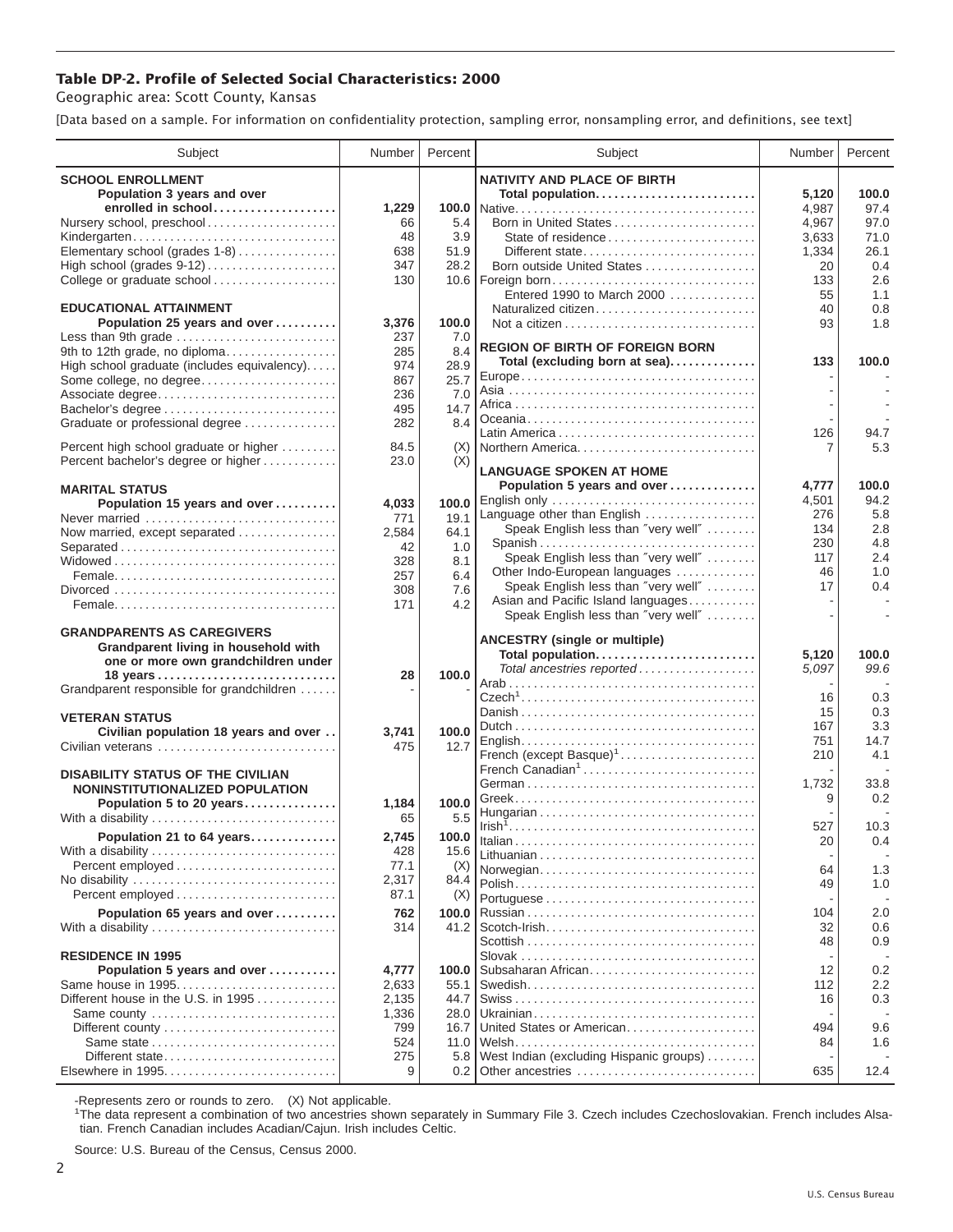## **Table DP-3. Profile of Selected Economic Characteristics: 2000**

Geographic area: Scott County, Kansas

[Data based on a sample. For information on confidentiality protection, sampling error, nonsampling error, and definitions, see text]

| Subject                                                             | Number | Percent | Subject                                                 | Number           | Percent          |
|---------------------------------------------------------------------|--------|---------|---------------------------------------------------------|------------------|------------------|
| <b>EMPLOYMENT STATUS</b>                                            |        |         | <b>INCOME IN 1999</b>                                   |                  |                  |
| Population 16 years and over                                        | 3,921  | 100.0   | Households                                              | 2,047            | 100.0            |
| In labor force                                                      | 2,811  | 71.7    | Less than \$10,000                                      | 116              | 5.7              |
| Civilian labor force                                                | 2,811  |         |                                                         | 180              | 8.8              |
| Employed                                                            | 2,748  |         | 70.1 \\$15,000 to \$24,999                              | 351              | 17.1             |
|                                                                     | 63     |         |                                                         | 291              | 14.2             |
| Percent of civilian labor force                                     | 2.2    |         | $(X)$ \\ \$35,000 to \$49,999                           | 293              | 14.3             |
|                                                                     |        |         | \$50,000 to \$74,999                                    | 427              | 20.9             |
| Not in labor force                                                  | 1,110  |         |                                                         | 210              | 10.3             |
| Females 16 years and over                                           | 1,980  | 100.0   | \$100,000 to \$149,999                                  | 104              | 5.1              |
| In labor force                                                      | 1,254  | 63.3    |                                                         | 34               | 1.7              |
| Civilian labor force                                                | 1,254  | 63.3    | \$200,000 or more                                       | 41               | 2.0              |
| Employed                                                            | 1,200  | 60.6    | Median household income (dollars)                       | 40,534           | (X)              |
|                                                                     |        |         |                                                         |                  |                  |
| Own children under 6 years                                          | 407    | 100.0   | With earnings<br>Mean earnings (dollars) <sup>1</sup>   | 1,738            | 84.9             |
| All parents in family in labor force                                | 314    | 77.1    | With Social Security income                             | 49,282<br>602    | (X)<br>29.4      |
| <b>COMMUTING TO WORK</b>                                            |        |         | Mean Social Security income (dollars) <sup>1</sup>      | 11,060           | (X)              |
| Workers 16 years and over                                           | 2,748  |         | 100.0 With Supplemental Security Income                 | 47               | 2.3              |
| Car, truck, or van - - drove alone                                  | 2,196  | 79.9    | Mean Supplemental Security Income                       |                  |                  |
| Car, truck, or van - - carpooled                                    | 301    | 11.0    |                                                         | 7,777            | (X)              |
| Public transportation (including taxicab)                           |        |         | With public assistance income                           | 8                | 0.4              |
|                                                                     | 76     | 2.8     | Mean public assistance income $(dollars)1 \ldots$ .     | 150              | (X)              |
| Other means                                                         | 15     |         | 0.5 With retirement income                              | 160              | 7.8              |
| Worked at home                                                      | 160    | 5.8     | Mean retirement income $(dollars)1$                     | 8,179            | (X)              |
| Mean travel time to work $(minutes)^1$                              | 14.0   | (X)     |                                                         |                  |                  |
|                                                                     |        |         | Families                                                | 1,446            | 100.0            |
| <b>Employed civilian population</b>                                 |        |         | Less than \$10,000                                      | 22               | 1.5              |
| 16 years and over                                                   | 2,748  |         |                                                         | 45               | 3.1              |
| <b>OCCUPATION</b>                                                   |        |         | \$15,000 to \$24,999                                    | 225              | 15.6             |
| Management, professional, and related                               |        |         | \$25,000 to \$34,999                                    | 174              | 12.0             |
|                                                                     | 953    |         | $34.7$ \\ \$35,000 to \$49,999                          | 248              | 17.2             |
| Service occupations                                                 | 432    |         |                                                         | 388              | 26.8             |
| Sales and office occupations                                        | 537    |         |                                                         | 191              | 13.2             |
| Farming, fishing, and forestry occupations                          | 249    |         |                                                         | 78               | 5.4              |
| Construction, extraction, and maintenance<br>occupations            | 330    |         | \$150,000 to \$199,999<br>12.0 \$200,000 or more        | 34<br>41         | 2.4<br>2.8       |
| Production, transportation, and material moving                     |        |         |                                                         |                  |                  |
|                                                                     | 247    | 9.0     | Median family income (dollars)                          | 50,549           | (X)              |
|                                                                     |        |         | Per capita income $(dollars)1$                          | 20,443           | (X)              |
| <b>INDUSTRY</b>                                                     |        |         | Median earnings (dollars):                              |                  |                  |
| Agriculture, forestry, fishing and hunting,                         |        |         | Male full-time, year-round workers                      | 32,166           | (X)              |
|                                                                     | 683    | 24.9    | Female full-time, year-round workers                    | 20,221           | (X)              |
|                                                                     | 200    | 7.3     |                                                         |                  |                  |
| Manufacturing                                                       | 95     | 3.5     |                                                         | Number           | Percent          |
| Wholesale trade                                                     | 78     | 2.8     |                                                         | below            | below            |
| Retail trade                                                        | 303    | 11.0    | Subject                                                 | poverty<br>level | poverty<br>level |
| Transportation and warehousing, and utilities                       | 153    | 5.6     |                                                         |                  |                  |
|                                                                     | 15     | 0.5     |                                                         |                  |                  |
| Finance, insurance, real estate, and rental and                     |        |         | <b>POVERTY STATUS IN 1999</b>                           |                  |                  |
|                                                                     | 130    | 4.7     | Families                                                | 30               | 2.1              |
| Professional, scientific, management, adminis-                      |        |         | With related children under 18 years                    | 30               | 4.2              |
| trative, and waste management services                              | 145    | 5.3     | With related children under 5 years                     | 5                | 2.2              |
| Educational, health and social services                             | 584    | 21.3    |                                                         |                  |                  |
| Arts, entertainment, recreation, accommodation<br>and food services | 115    | 4.2     | Families with female householder, no<br>husband present | 30               | 17.6             |
| Other services (except public administration)                       | 192    | 7.0     | With related children under 18 years                    | 30               | 21.3             |
| Public administration                                               | 55     | 2.0     | With related children under 5 years                     | 5                | 20.8             |
|                                                                     |        |         |                                                         |                  |                  |
| <b>CLASS OF WORKER</b>                                              |        |         | Individuals                                             | 256              | 5.1              |
| Private wage and salary workers                                     | 1,995  |         | 72.6 18 years and over                                  | 172              | 4.7              |
| Government workers                                                  | 377    | 13.7    | 65 years and over                                       | 62               | 8.1              |
| Self-employed workers in own not incorporated                       |        |         | Related children under 18 years                         | 82               | 6.0              |
|                                                                     | 360    | 13.1    | Related children 5 to 17 years                          | 68               | 6.6              |
| Unpaid family workers                                               | 16     |         | 0.6 Unrelated individuals 15 years and over             | 115              | 17.0             |

-Represents zero or rounds to zero. (X) Not applicable.

<sup>1</sup>If the denominator of a mean value or per capita value is less than 30, then that value is calculated using a rounded aggregate in the numerator. See text.

Source: U.S. Bureau of the Census, Census 2000.